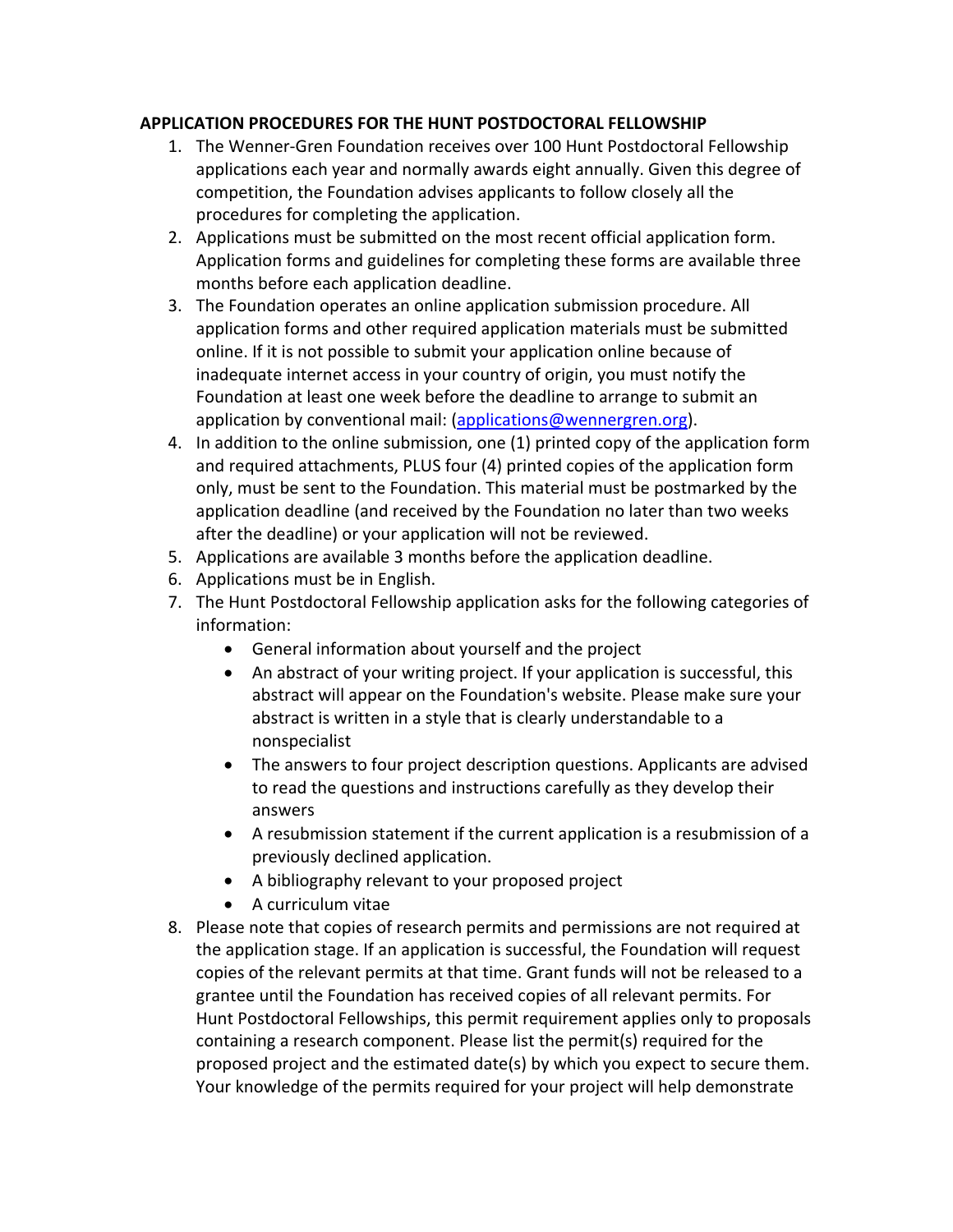your awareness of feasibility and ethics issues for your research, as well as your preparedness to begin. Depending on the project, examples of permits can include research visas, approvals or exemptions from Internal Review Boards and/or Ethics Committees, Human Subjects Approvals, Animal Care and Use approvals, government clearances, excavation permits, letters of affiliation, and permissions from the local scientific, academic, museum, institutional or tribal authorities involved in oversight of your research area. Please do not contact the Foundation to ask which permits you need: instead consult with your contacts and/or advisors.

- 9. Before submitting your Fellowship application, please read the information on US tax issues applicable to all grantees. Please consult the website for more information .
- 10. Non‐US citizens should read the information on US visa requirements for Non‐US citizens who are present or coming to the United States as part of their research project. Please consult the website for more information.
- 11. Successful applicants are required to comply with all US laws. This includes, but is not limited to, regulations governed by the US Department of Treasury Office of Foreign Asset Control (OFAC). OFAC administers US Government sanction programs and regulations pertaining to the Specially Designated Nationals List (SDN List). Please consult the US Department Treasury website for more information on US Government sanction programs and the SDN List at www.ustreas.gov/offices/enforcement/ofac. Special documentation is required for research projects located in the following countries where US Government sanctions are in place: Iran, North Korea, Sudan, Syria, and Crimea (including Sevastopol). This documentation is not required at the stage of application, but must be submitted to the Foundation before grant funds are disbursed to successful applicants. Please consult the website for more information.
- 12. Do not send any other material, such as letters of recommendation, computer disks, manuscripts, publications, photographs, or recordings to the Foundation in support of your application. This material will not be used in the review process and cannot be returned.

### **GENERAL INFORMATION ABOUT THE APPLICANT AND PROJECT**

You will be asked to provide the following general information about yourself and your fellowship proposal:

- 1. Name of applicant: Give full legal name: first, middle, and surname.
- 2. Project Information:
	- Title of Project (15 words or less)
	- Three keywords or phrases that best categorize your research and the choice of a discipline and region/topic that is selected from a predetermined list.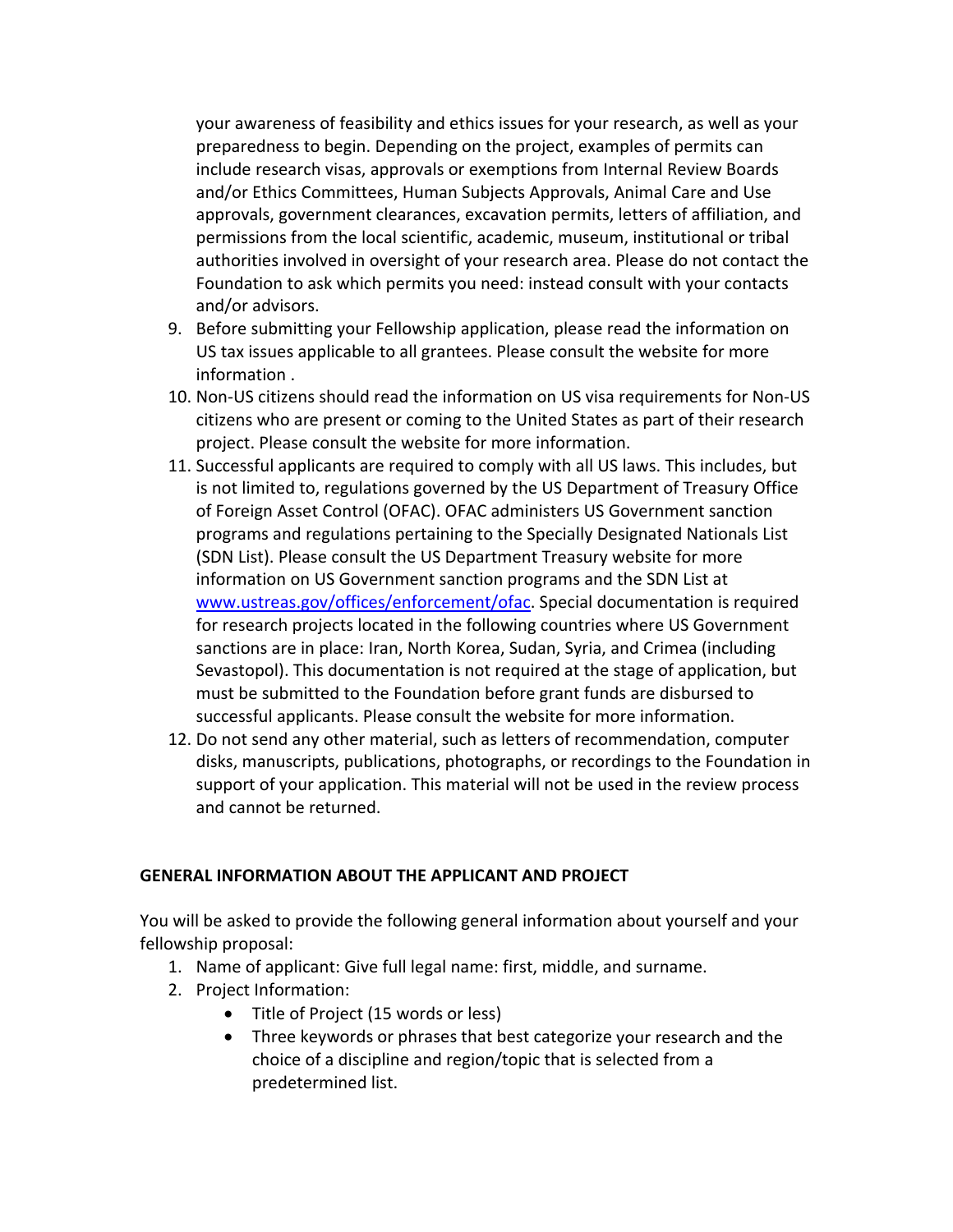- Beginning date and duration of writing time for which support is requested: Enter the expected beginning date, end date, and expected duration of the fellowship period. The beginning date of the fellowship must be after January 1 of the following year. The total fellowship period cannot exceed twelve consecutive months. The amount of the award is pro‐rated according to the duration of the writing period. The maximum award is \$40,000 for a twelve‐month project.
- Location where your writing will take place.
- Does your project include any additional research? If yes, please indicate the amount of time to be devoted to research activities and whether any funding is requested for research purposes.
- Other sources of aid received or requested for the period of writing covered in this application: Include any support received or other funding being applied for that relates to this fellowship application. Such support might include grants from other agencies and/or compensation from sabbatical or other academic leave.

## **PROJECT DESCRIPTION QUESTIONS**

**Question 1: Describe the research that forms the basis of this application and the conclusions that you have drawn.(Note: If you are including a short period of additional research in your fellowship application, explain why additional research is needed and the relevance of this research to your publication plans). [approximately three pages, single‐spaced]**

When answering this question, applicants should clearly describe their specific research questions and preliminary conclusions. They must make clear how their findings further anthropological debates and add to the existing literature. Applicants are advised to make sure that their theoretical claims are supported by appropriate evidence from their research. The Foundation looks carefully for proposals that acknowledge and discuss an applicant's research in the context of the large body of work done by international scholars.

If a period for additional research is included in the proposal, the objective and significance of this component should be included in the answer to Question 1. Applicants should be explicit about how this research relates to the completed research and its importance. Applicants should remember that the underlying objective of the award is to support writing for publication.

**Question 2. Describe your research process (the research design you used to gather your evidence). How have you used this evidence to support the conclusions that you have drawn? [approximately one page, single‐spaced]**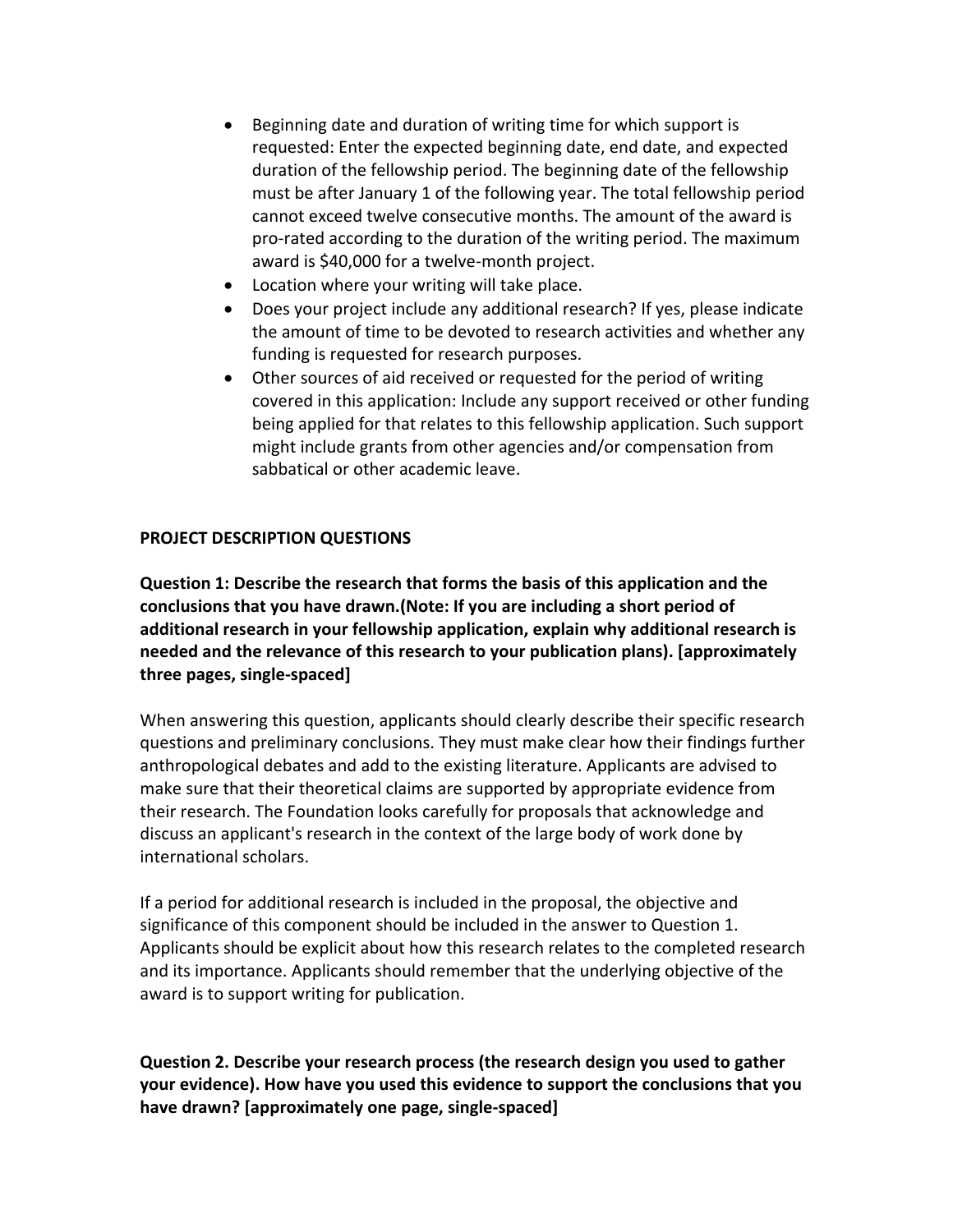Applicants should provide a brief review of the actual research conducted, focusing on the kind of evidence collected, the analysis used, and the reasons underlying the choice of the specific methodology, or methodologies, employed.

## **Question 3: Outline the publication/s that will result from the fellowship. [approximately one page, single‐spaced]**

Applicants should state their publication plans. Provide an annotated outline of the book's chapters or a description of the articles and the subjects that these articles will address. Please be specific about the content of your book/articles and the journals or publishers you will approach. Indicate if a book contract is already in hand or if publishers or journal editors have already shown interest in your work.

In addition, applicants should describe what needs to be done during the fellowship period to bring the project to a successful completion (e.g. editing/augmenting current drafts of chapter/s or articles, initiating all or part of the project from scratch, etc.).

# **Question 4: The goal of the Wenner‐Gren Foundation is to support original and innovative research in anthropology. What contribution does your project make to anthropological theory and to the discipline? [approximately one‐half page, single‐ spaced]**

The Hunt Postdoctoral Fellowship is very competitive. While many applications are examples of excellent research and interesting case studies, applicants must also be clear as to the uniqueness of the work and/or why it is an important contribution to the discipline of anthropology.

The Wenner‐Gren Foundation defines anthropology in its broadest terms as a discipline that advances significant and innovative research about humanity's cultural and biological origins, development, and variation.

A successful application is one that emphasizes the contribution of the proposed research not only to the specific area of research being addressed but also to the broader field of anthropology. Applicants should be explicit about the potential contribution of their research to anthropological theory and debate in the broadest possible sense. What relevance and/or impact would your publication/s have for the field?

Applicants should note that the answer to this question must build on the arguments presented earlier in the proposal and clearly demonstrate how the writing project will contribute to the relevancies claimed in the answer to this question.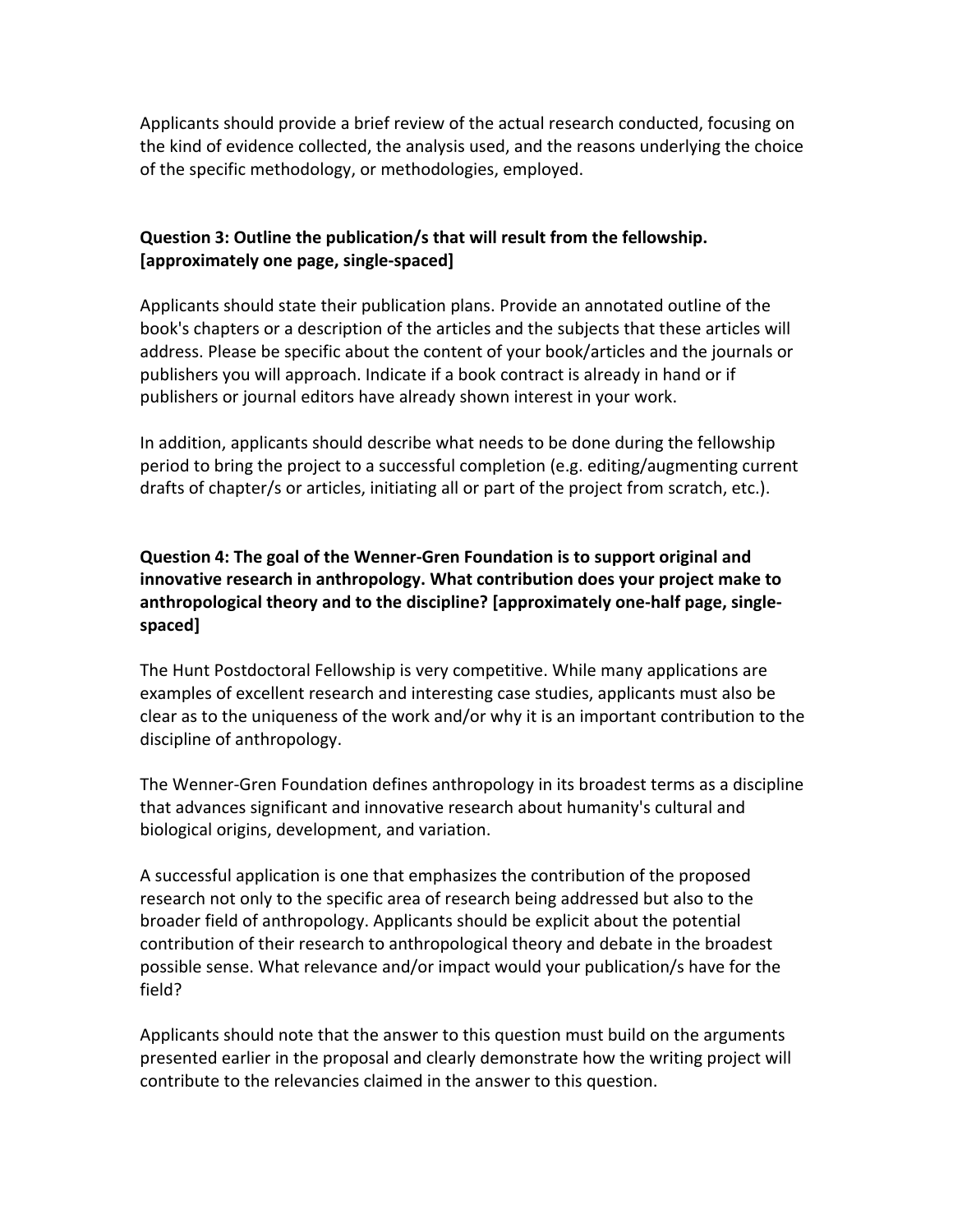### **RESUBMISSION STATEMENT**

If the current application is a resubmission of a previous Hunt Postdoctoral Fellowship that was unsuccessful in a prior funding cycle, you must include a resubmission statement [approximately one page, single‐spaced]. This statement should describe how your application differs from your previous submission and how you have addressed reviewers' comments. Include this statement whether or not the current project is similar to your previous one. A resubmission statement is often a benefit to an applicant in demonstrating how and why his/her thinking has changed.

## **BIBLIOGRAPHY**

A bibliography should be prepared specifically for this proposal and should focus on the central research question and its related debates. The bibliography should be prepared in a format compatible with Microsoft Word, and attached to the application following the directions provided during the online submission process.

- 1. All sources appearing in the bibliography must be cited in the resubmission statement or the project description questions. In‐text citations should take the form of the authors' name/s followed by the date: (Sahlins 1961) or (Aiello and Wheeler 2003) or (Aiello et al. 2002).
- 2. The bibliography should not exceed ten pages in length, using single‐line spacing and 10‐point font or larger, with 1‐inch (2.5 cm) left, right, top and bottom margins.
- 3. Bibliographic references should be complete, be listed in alphabetical order and be presented in one of any of the bibliographic formats found in major anthropological journals (e.g., *Current Anthropology* or *American Anthropologist* or *American Journal of Physical Anthropology*, among others). Whichever format is used, the bibliography should be consistent throughout.

## **CURRICULUM VITAE**

A curriculum vitae is required. It should include only the most relevant aspects of the applicant's career to date. The curriculum vitae must be attached to your online submission following the directions that are clearly provided once you enter the online submission process. It must be formatted in the following manner. The Foundation reserves the right to reject applications that have incorrectly formatted curriculum vitae.

- 1. The curriculum vitae may not exceed five pages in length.
- 2. Use single‐line spacing and 10‐point font or larger. Use 1‐inch (2.5 cm) left, right, top and bottom margins.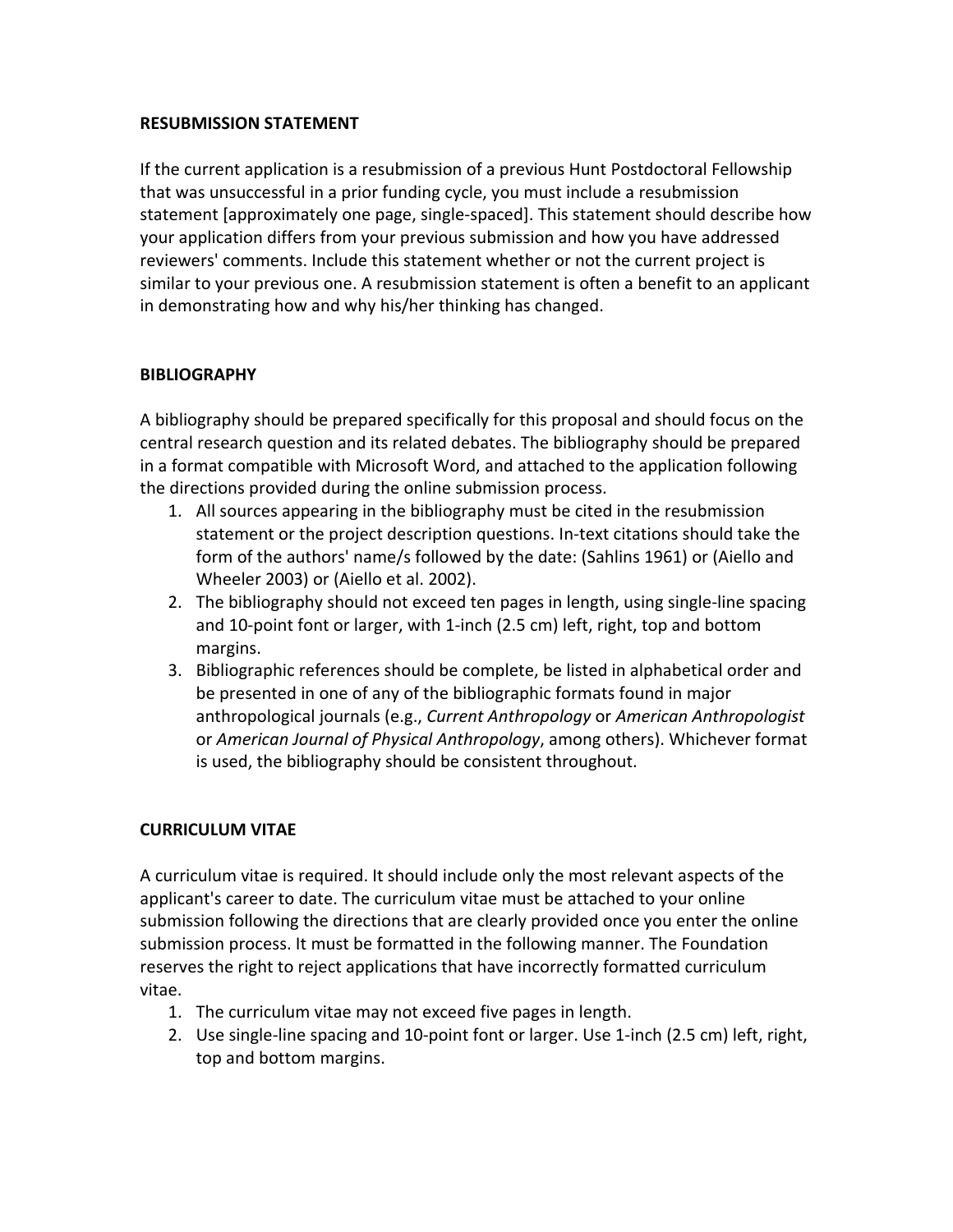### **ONLINE APPLICATION SUBMISSION: HUNT POSTDOCTORAL FELLOWSHIP**

Official "Hunt Postdoctoral Fellowship Application Forms" and required attachments must be submitted using the Foundation's online application submission procedure. In addition, one printed copy of the application form and required attachments, PLUS four (4) printed copies of the application form only, must be sent to the Foundation. This material must be postmarked by the application deadline (and received by the Foundation no later than two weeks after the deadline) OR YOUR APPLICATION WILL NOT BE REVIEWED.

If it is not possible to submit your application online because of inadequate internet access in your country of origin, you must notify the Foundation at least one week before the deadline (applications@wennergren.org) to arrange to submit an application by conventional mail. Please note: application forms that are e‐mailed or faxed directly to the Foundation will not be accepted.

Please refer to the application procedures for details and guidelines about the information requested in the application. If you are experiencing difficulties making an Online Application Submission, please consult "Troubleshooting Online Application Submissions."

**Download the official Hunt Postdoctoral Fellowship Application Form.** Applicants must download and complete the official Hunt Postdoctoral Fellowship Application Form. This form is a Microsoft Word 2003 document, which allows individuals to fill out information within the form and save it to their computers.

**Create a User Account:** After clicking the link to "Begin a new Hunt Postdoctoral Fellowship application" link on the website, individuals will be directed to the "Log in" page for Online Applications and asked to create a User Account. To create a User Account, individuals will be asked to enter an e‐mail address (which will be used as the account ID), and a password. Once the User Account has been created, applicants can begin filling out their online registration information. This User Account will also allow individuals to:

- Save unfinished submissions and return to complete them later;
- Review the content of submitted applications.

An e-mail including the confirmation of your password will be automatically sent to the e‐mail address supplied. The confirmation e‐mail will also include a direct link to the User Account login page, which applicants should save for their records. They are also encouraged to save the direct link to their User Account in the "Favorites" folder on their internet browser.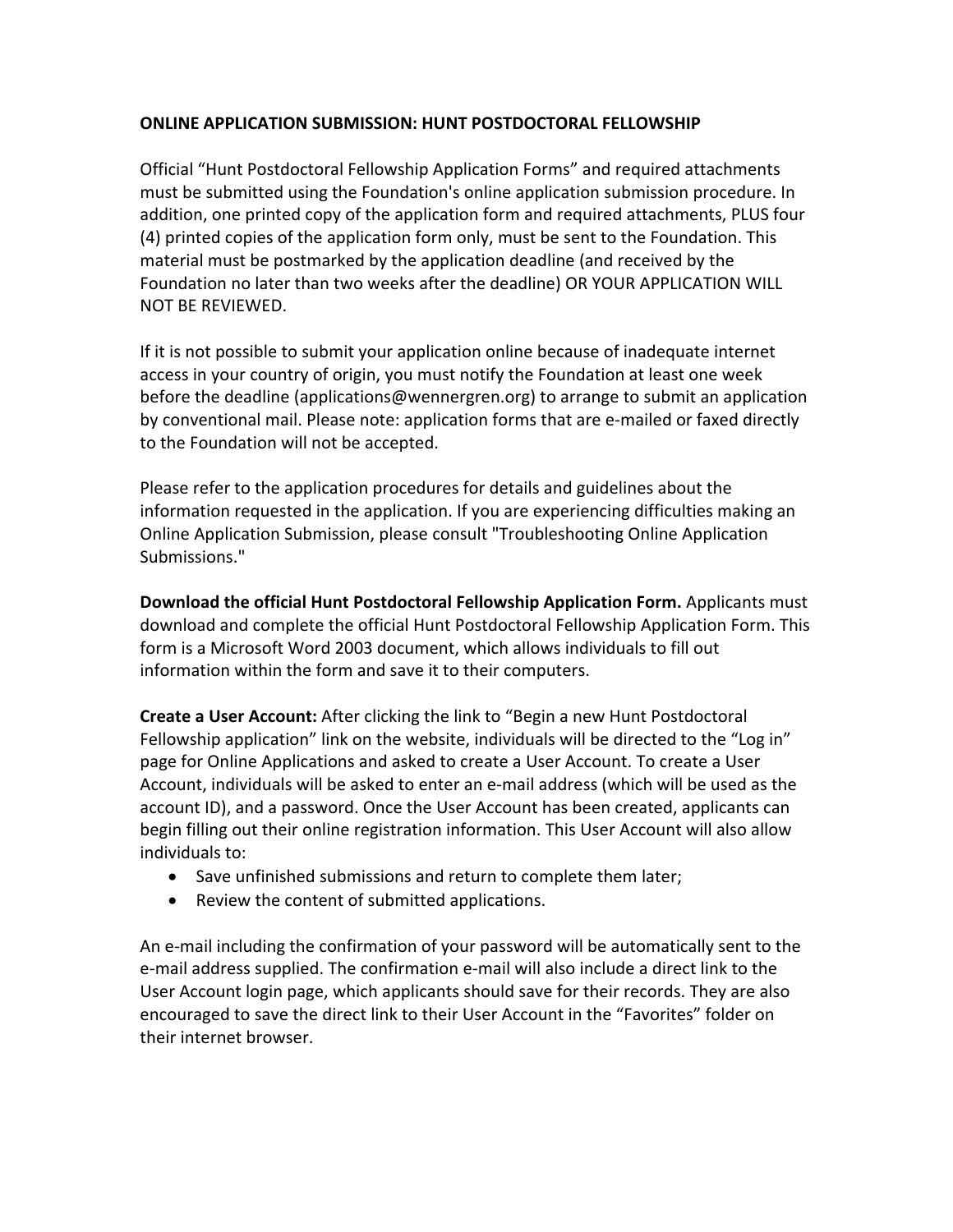**Save and Edit Submissions:** Applicants can save the information they have entered online by clicking on the "Save & Finish Later" button located at the bottom of each page.

- Clicking on the "Save & Finish Later" button will take applicants to their User Account home page.
- Once in their User Account home page, applicants can see saved information listed under the "Open" heading.

**Access or Delete In‐Progress Applications:** On the User Account home page, applicants can resume work on in‐progress submissions saved in an earlier session, and view the contents of applications previously submitted.

- To access in‐progress submissions and continue the application process, applicants should click on the relevant link listed under the "Open" heading, in the "Application Name" column.
- Applicants can also click the Delete link under the "Action" column to delete partially completed submissions. **Note that once deleted, information cannot be retrieved.**

**Return to Online User Account:** Individuals who have already created a User Account can return to their accounts either by using the direct link included in the User Account confirmation e‐mail, or by returning to the Hunt Postdoctoral Fellowship page on the Wenner‐Gren website, where the "Access the Online Application" link is provided at the bottom of the page.

**Required Attachments:** Applicants are required to attach the following documents to their online application.

- Hunt Postdoctoral Fellowship Application Form
- Project Bibliography
- Applicant's Curriculum Vitae

These documents must be in a format compatible with Microsoft Word 2003, or as an Adobe PDF. Acceptable document formats include ".doc", ".txt", ".xls" and ".pdf" extensions. **Be sure to select the corresponding "title" from the dropdown list when uploading your attachments, otherwise the application process won't recognize you've uploaded all required documents.**

**Online Submission:** After applicants have attached all required documents for the application, they must:

- Click on the "Review and Submit" button located at the bottom of the last page of the application.
- Once clicked, applicants will be taken to a single Review Screen, which will list all responses and confirm that the required documents are attached.